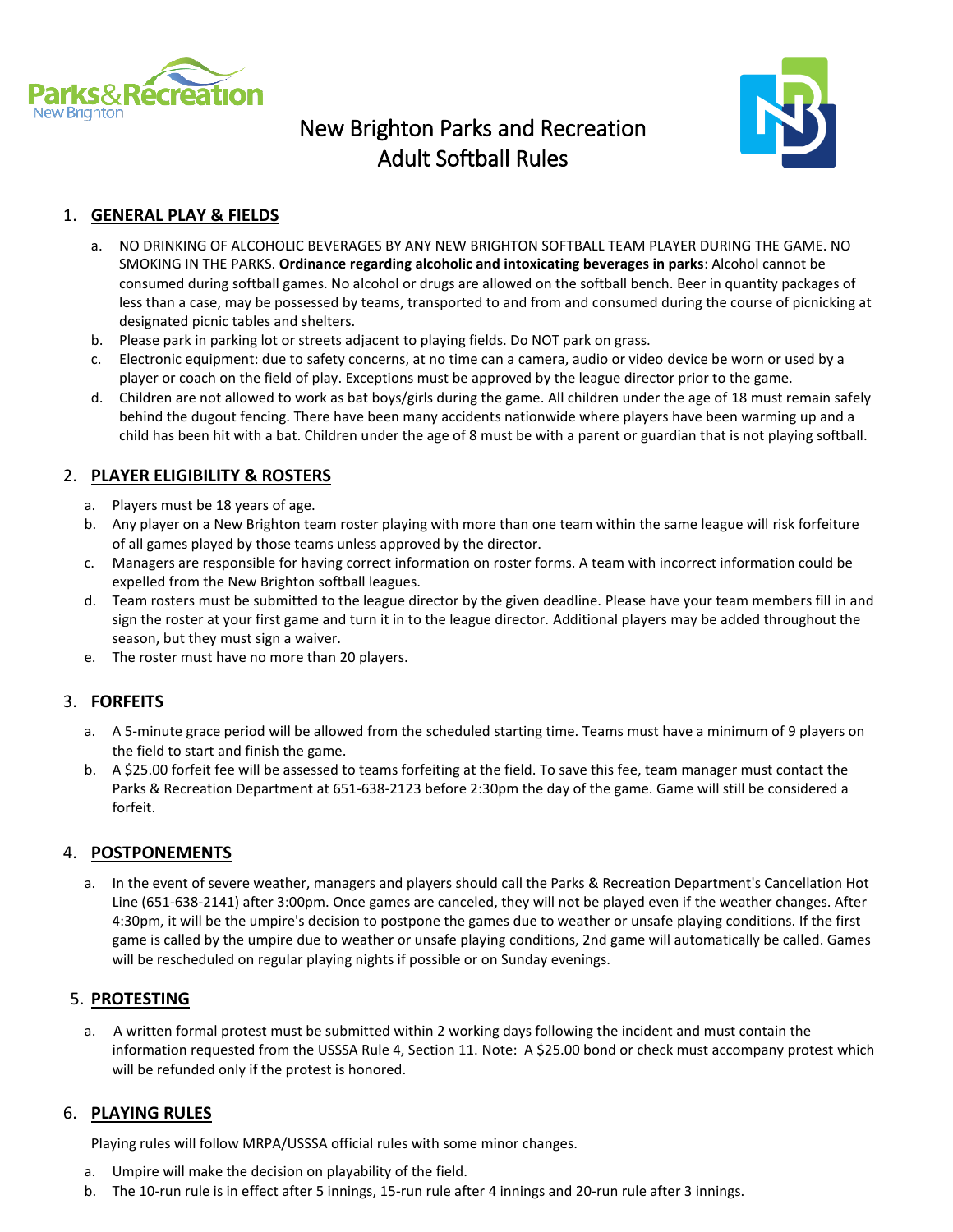- c. Regulation game shall consist of 7 innings. No inning of the first game may begin later than 55 minutes after the scheduled starting time. The second game may be called due to darkness if the umpire determines it is too dark to play safely. It will be a regulation game if a game is called by the umpire after 4 complete innings are played.
- d. In the event both teams have scored an equal number of runs, resulting in a tie game, the game will remain recorded as a tie. In determining league standings, a tie is .5 (This applies to a game called after at least 4 complete innings.) Note: if there is a tie in the standings between teams, total runs scored against each other will determine rankings.
- e. All leagues, all fields teams will be allowed three (3) home runs each per game, subsequent home runs, batter/runner will be out. Base runners may not advance. Team hitting the home run retrieves the ball quickly.
- f. Players need to remain behind the fence near the bench area at all times. Players allowed on the field are the batter, the batter on deck and the team manager. First and third base coaches are allowed, but may not be on the playing field. Non players are not allowed on the team bench.
- g. All leagues will have 3 balls, 2 strikes count. There will be no courtesy foul.
- h. Courtesy runners: only one courtesy runner per inning may be used. The courtesy runner is the last recorded out. If it is the first inning of the game, no courtesy runner may be used until an out is recorded.

# 7. **PLAYERS AND SUBSTITUTES**

- a. The minimum is nine (9) eligible players to start a game. Tenth position in the batting order will be an automatic out. Team managers can make the choice to play with 9 players for the entire game with tenth player (coming late) as a substitution, therefore eliminating automatic out.
- b. In absence of an official score sheet, a scorer, a player or a substitute shall be officially in the game when his name has been entered on the opposing teams score sheet or the player has been announced as a substitute by his manager.
- c. The additional hitter rule can be used. If additional hitter rule is used, the team must finish with 11 or 12 (total players they started with) or take an out in each vacant position in the batting order.
- d. Roster batting may be used. When using roster batting, if a player must leave the game for any reason, his/her place in the batting order is an automatic out. In roster batting you can never change your batting order. In the Co-Rec leagues, two males can never bat consecutively.

# 8. **BATTING**

- a. In absence of official scorekeeper and since only one umpire is at each game, teams must exchange line ups with each other.
- b. Count is 3-2, no courtesy foul.
- c. A batter is out when they have two strikes.
- d. A batter is given a walk when 3 balls are called by an umpire.

#### 9. **MIXED LEAGUE**

a. The competitive league will use the 11 inch ball when a female is batting and a 12 inch softball will be used when a male is batting. The recreational league will use the 11 inch ball when a female is batting and a 12 inch softball will be used when a male is batting. If the wrong ball is pitched, the play will be considered dead immediately and the correct ball will be delivered to the pitcher. No change in the count will occur. Also, any base runners return to base occupied at the time of the pitch.

#### 10. **PLAYERS AND SUBSTITUTES**

- a. The number of players a team may start a game with is 9, as long as there is never a point in the game when the number of male players exceeds the number of female players. Team managers can make the choice to play with 9 players for the entire game with tenth player (coming late) as a substitution. The 10th spot in the lineup will be an out until the player shows up.
- b. All outfielders, including the designated short fielder, shall be no closer than 100 feet from pitcher plate until the ball is hit. No player from a team in the field, with the exception of the pitcher, shall be in advance of the back edge of the pitcher's plate until ball is hit. Violation: no pitch.
- c. When a male batter receives a base on balls or initial walk, he will be awarded first and second base with next female batter having the option to walk or bat.
- d. Unsportsmanlike conduct (i.e. swearing, negative comments) and unnecessary roughness will not be tolerated. As an example, when a player is covering a base for a force play, another (male or female) should not slide or run into the player with sole purpose of taking the player out of the play. This does not mean a female or male player may block the path of a runner. All players are responsible for avoiding physical contact.
- e. Courtesy runners: For the mixed league games, only the last male out can be a courtesy runner for a male and only the last female out can run for a female.